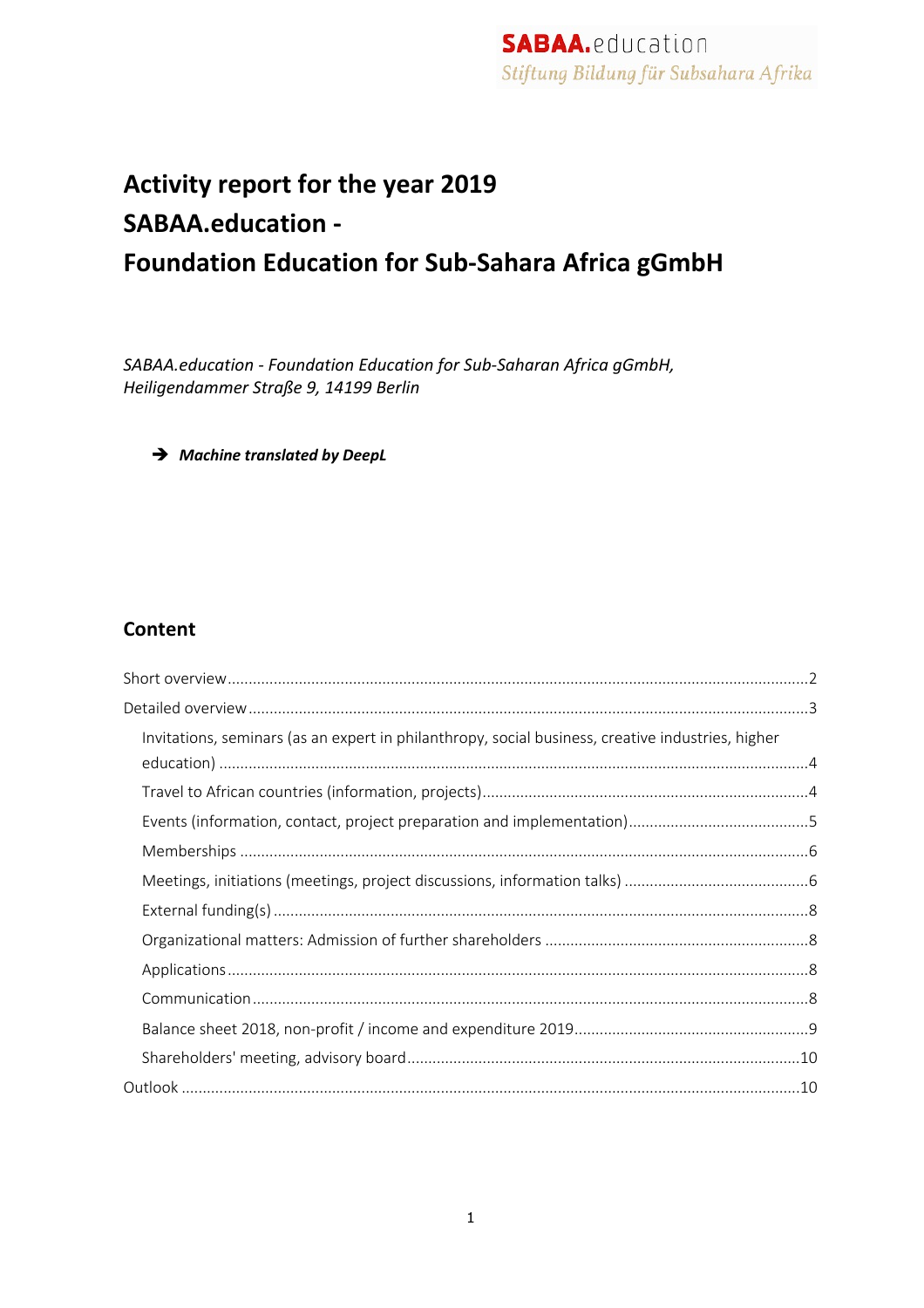## **Short overview**

The initiatives, contacts and projects from 2018 could be used, continued and consolidated in 2019. The first donations were received and the first grants were won. Information talks were held, visits to conferences and meetings, trips to African countries beyond the Sahara were continued; support activities were initiated and implemented (in Uganda and Tanzania). The first external funding was obtained; in order to take advantage of this, two minority shareholders had to be taken on. The founder Prof. Dr. Ulrich Wünsch was invited as an expert to various events. Through these activities, it has been possible to further sharpen SABAA's profile and thus clarify the nature of the products and services that SABAA can and will offer. However, the work of the foundation from May 2019 onwards could only be carried out with reduced strength until December, as tasks and unavoidable necessities in the personal area demanded the strength and energy of the founder. Full deployment is possible again for 2020.

On the own website (www.sabaa.education) the more general information is still shown; on the own Facebook page of SABAA.education

(https://www.facebook.com/pg/sabaa.education/posts/) photographs and short reports on the trips, meetings and activities are published. The information there complements and supports this report.

#### A brief overview:

The main focus of SABAA's work remains: Educational change (skills for the 21st Century, future skills, blended learning / creative industries (entrepreneurship, art, music, start-ups) / social business. Individual project approaches and contents overlap.

The following activities, plans and implementations, which are described in the same way, can be roughly assigned to the focal points. They were partly initiated in 2018:

- Revision of a university curriculum, University of Dar es Salaam (https://www.udsm.ac.tz/, in the field of music production: SESDH (Skills, Employment, Sustainable Development in the Humanities). Start of the four-year project with a conference in Dar es Salaam and a working week in Berlin. Funding by the DAAD (German Academic Exchange Service) / BMBF (Federal Ministry of Education and Research)
- Support for StartHub Africa (https://starthubafrica.org/), especially an online training course on (social) entrepreneurship, Uganda. Funding of the project by the Schmitz Foundation following an application for funding submitted by SABAA
- Financial support of the music programme of the "HOPE Center Uganda" (https://www.hopecenteruganda.org/) in the field of electronic music education for girls, boys, young women and men in Uganda with a view to expanding cooperation
- Further development of a blended learning training course for music production and audio design (added partners: WOMEX, Piranha). Continuation of the implementation from 2018 and partial integration into the SESDH project (see above), as well as into the "StartHub Africa" project in Uganda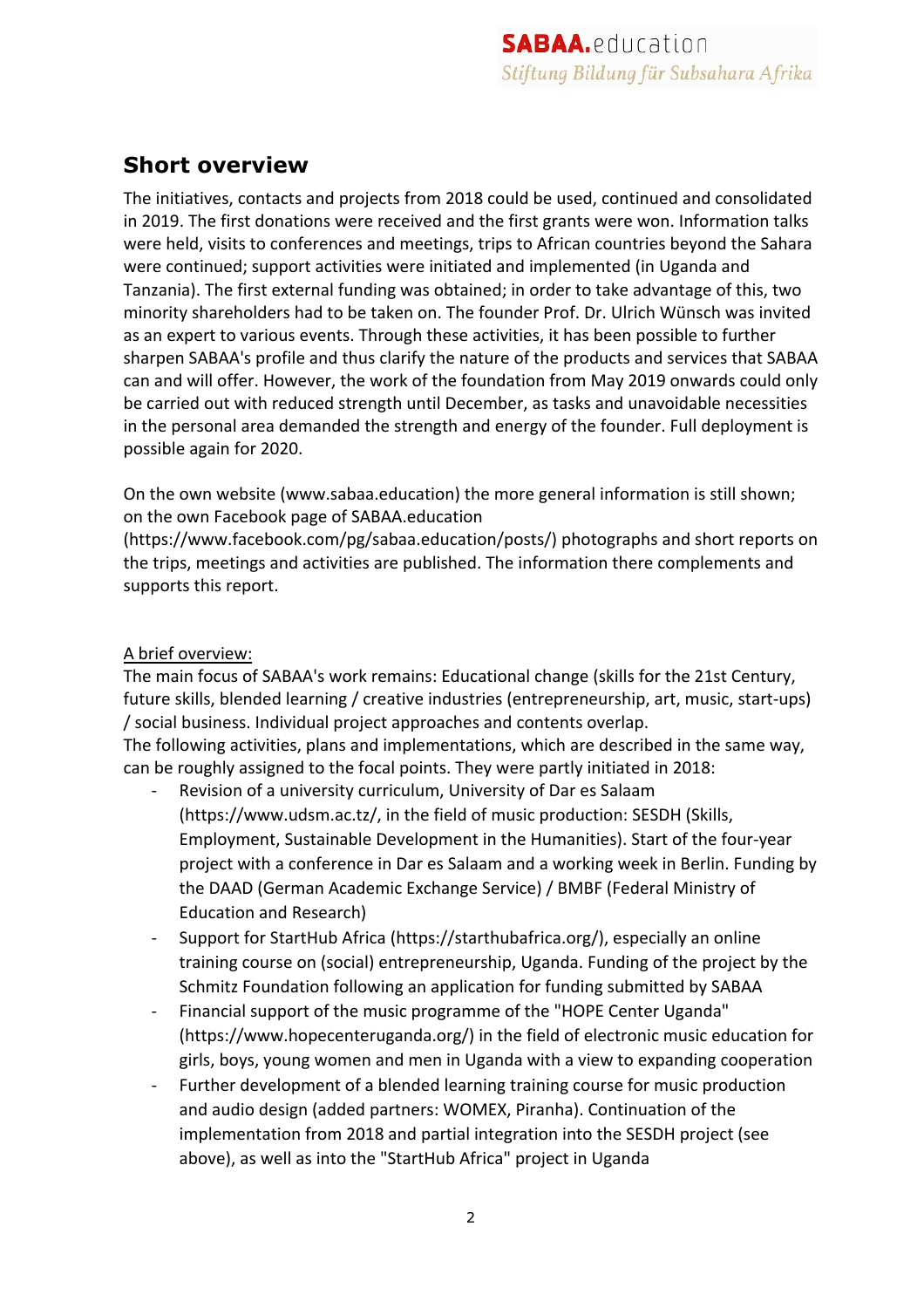- Financial support for Misita Ravolson, Change2R, a young social entrepreneur from Madagascar, in setting up a social entrepreneurship centre
- Financial support for the foundation of The Herd by Mbali Mthethwa, South Africa, in the field of modern jewellery design based on traditional sources
- Participation in the "Autumn School for Sustainable Entrepreneurship" of Engagement Global, Service for Development Initiatives, in Accra, Ghana, as Senior Expert at the invitation of Engagement Global
- Participation in a conference of the Robert Bosch Foundation "Africa Workshop" on the future of foundations in Africa and in relation to Africa
- Development of a social business NZURI in the jewellery design sector, foundation of a UG with Mrs. Anabel Ternés. This project was postponed to 2019, but even though contacts were made with Hugo Boss and designers, for example, it has so far proved difficult and time-consuming to find suitable designers and to establish a strong network in the fashion sector
- Development of a format "creative pilots" in the field of creative economy, including training units (partners, also potentially: U-Institut, Kompetenzzentrum Kultur- und Kreativwirtschaft Deutschland, Goethe-Institut, equeo, Federal Foreign Office, BMZ) This project was continued in various rounds of talks. In 2020 it will become clear whether and which resilient results will be achieved.
- Creation of a platform for CSR, for the mediation of partnerships between SMEs in Germany and SMEs, start-ups, freelancers in African countries: Mabuz. This project was further developed together with the partner, communications expert and management consultant Dr. Guido Wolf.

In 2019, SABAA was active in the following countries in Sub-Saharan Africa, either as a sponsor or as a project partner:

- Uganda
- Tanzania
- Madagascar
- Ghana
- South Africa.

In addition, there were working, exploratory and information trips:

- Ghana
- Senegal
- Tanzania
- South Africa.

### **Detailed overview**

In detail, these were the following activities (in chronological order over the year):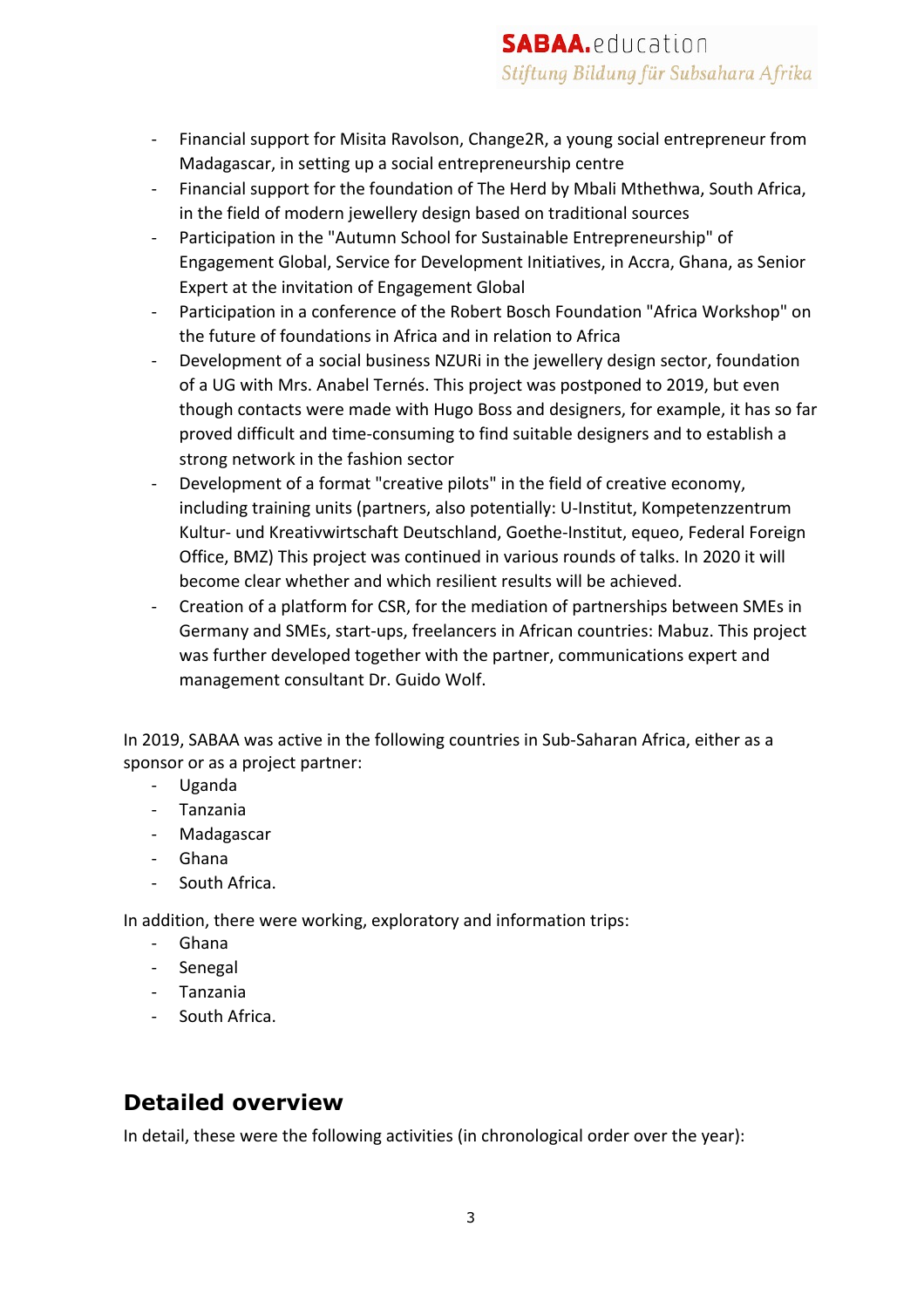#### **Invitations, seminars (as an expert in philanthropy, social business, creative industries, higher education)**

- On 28th and 29th January participation in a conference of the Robert Bosch Foundation "Africa Workshop" on the future of the foundation system in Africa and in relation to Africa, supported by the BMZ (Federal Ministry for Economic Cooperation and Development). Stakeholders from Germany and African countries met to think about and discuss perspectives for cooperation but also for a changed work of the foundation. Contacts were made which led to the invitation to Engagement Global via the Ghanaian Philanthropy Forum and to perspective projects in Malawi in cooperation with an American foundation (Segal Family Foundation).
- From 1 to 5 November, participation in the "Autumn School for Sustainable Entrepreneurship - E-Waste and the Circular Economy" of Engagement Global, Service for Development Initiatives, in Accra, Ghana, as Senior Expert at the invitation of Engagement Global. Lecture together with Dr. Ben Ocra on "Perspectives of Philanthopy - Know your Donors". Accompanying and advising the participants\* with their projects and pitches. SABAA acted as official partner of the event.
- Invitation by the president of "Brot für die Welt" in December 2019 to a workshop at the end of January 2020, which will be held on the topic of "The future of development cooperation and forms / partners of cooperation" to help prepare the future strategy. Invitation as expert in the field of development cooperation.

#### **Travel to African countries (information, projects)**

- From 26 February to 3 March information trip to the "Design Indaba" in Cape Town, South Africa. Participation in the conference and festival specifically geared towards the creative industries in African countries. Special event: Search for African designers\* for the project NZURi, information about the local creative economy Meeting with the Goethe-Institut South Africa on site; contact and cooperation preparation with FiercePop (promotion of African art) to prepare the exhibition project "HERE NOW" in Germany; meeting with a jewellery designer; attempt to establish contact with design departments of universities; meeting with the management of Fundza Literacy Trust, a South African foundation.
- From 15 to 18 April participation in the cross-sectoral delegation trip to Senegal, organised by the Afrika-Verein der Deutschen Wirtschaft. Meeting with Johannes Selle, Member of the German Parliament, a State Secretary from the BMZ - Focus on Creative Industries. Discussions with the Goethe-Institut Dakar on the same topic and the local music and art scene.
- From 11 to 16 August first trip to Dar es Salaam, Tanzania, within the framework of the four-year university cooperation project SESDH (Skills, Employability, Sustainable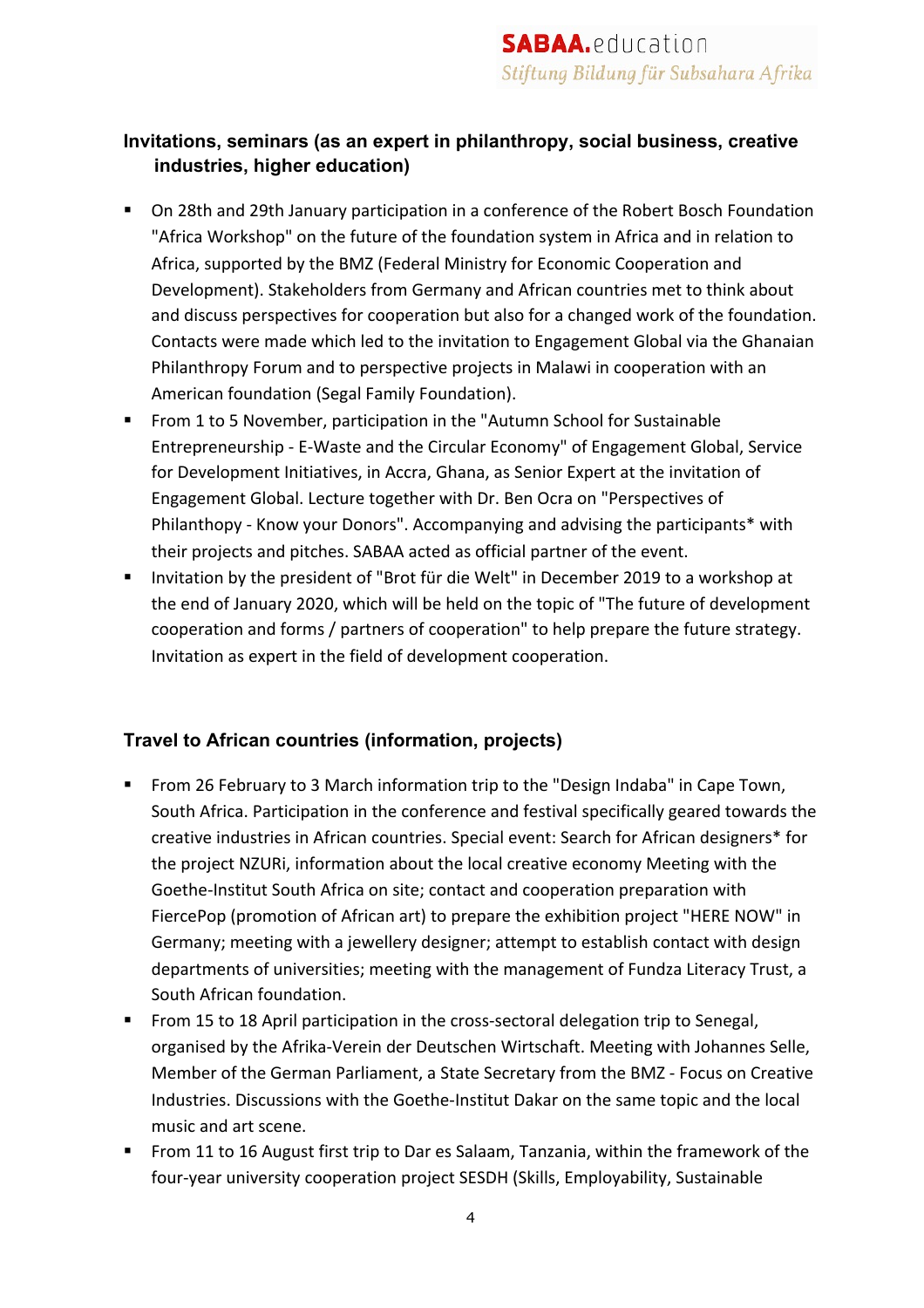Development for the Humanities), funded by the DAAD/Federal Ministry of Education and Research (BMBF). SABAA is project partner and Prof. Dr. Ulrich Wünsch is a member of the core team for project management. During 2029, preparation and implementation of the project following the approval of funding at the beginning of 2019, and organisation of a first conference together with stakeholders from the creative industries at the University of Dar es Salaam.

#### **Events (information, contact, project preparation and implementation)**

- Participation in a first DAAD preparatory seminar on SESDH and other projects of international development cooperation in May 2019 in Bonn
- Participation in the German African Business Day, Berlin, organized by Afrika-Verein and BMZ
- § Prayer Breakfast of the "Initiative Responsibility before God and the People" (Foundation for Basic Values and International Understanding), focus on Africa
- Annual conference of the Conference of Cultural and Creative Industries in Berlin, hosted by the Federal Ministry of Economics and Energy (BMWi)
- Annual reception of the German Association of Small and Medium-sized Enterprises, focus on Africa
- Participation in the Startup-Night of the Creatives, Berlin
- African Development Forum, organized by Cultural Diplomacy, Berlin by invitation, lecture on SABAA
- Participation in Ambassadors Day Africa 2019: networking with African and German partners and initiatives.
- Participation in the Berlin Stifterwoche 2019: networking with various educational foundations
- Participation in the Foundation Day Berlin 2019, Network Foundations and Education
- AfroLynk Conference
- Participation in the symposium 2019 "German African Forum on Vocational Training & Education 2019", iMove, Giz / BMZ, topic vocational training, Africa
- Participation Global Social Business Summit 2019, Berlin, Yunus Foundation, Grameen Creative Lab
- Teilnahme 6<sup>th</sup> German African Business Day 2019
- Participation book presentation Prof. Günter Faltin "Kopf schlägt Kapital" (Founder of the Social Business "Teekampagne")
- Participation in the re:publica 2019, networking re:publica Africa
- Participation in the Kenako Africa Festival, Berlin
- Meeting East-African Community, Gallery Ship Berlin
- Visit Fashion Africa Now, exhibition, meeting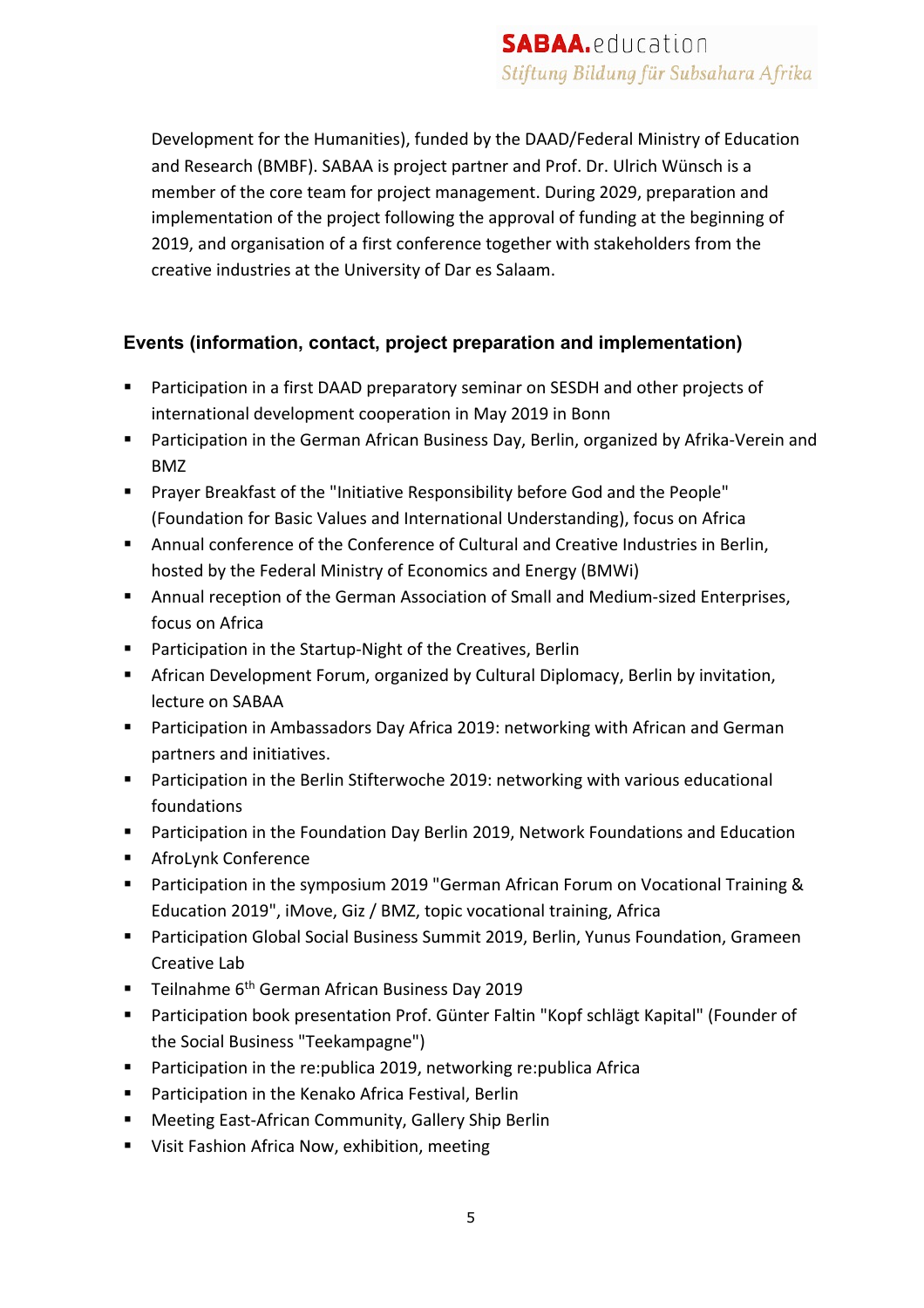■ Participation and organisation of the visit of the project participants SESDH from Dar es Salaam to Berlin in November.

#### **Memberships**

- Federal Association of German Foundations / Network Foundations and Education: Consulting Management, legal protection, good foundation practice (voluntary commitment), networking, cooperation, information
- Member media:net berlinbrandenburg e.V. (Verbund der Medien- und Digitalwirtschaft): Networking in Berlin, federal level, in the media and new media sector,
- Founding member of Your Art Beat e.V.: Cooperation in the field of African art (support of artists, mediation of another image of Africa), exhibitions, creative industries
- Advisory Board for FREEARTUS (artist and refugees united for freedom) gGmbH / Lawrence UGmbH: Networking Berlin's donor community, politics
- German Association of Small and Medium-Sized Enterprises (BVMW): Networking Africa Initiative of the association with regard to the Mabuz project

#### **Meetings, initiations (meetings, project discussions, information talks)**

- Tobias Ernst, Managing Director of the NGO, Open Higher Education for Refugees, an online educational institution and enterprise for joint projects, further development of online teaching
- Various meetings with Christoph Backes, Head of the U Institute and Centre of Competence for Cultural and Creative Industries of the Federal Government on the project "Creative Pilots - the Creative Industries in Sub-Saharan Africa"; networking with (government) institutions in Berlin
- Michael Bleks, management consultant with focus on Africa and creative industries, to NZURi (contacts to fashion designers), Mabuz; networking and support in various areas
- Helene Prölß, founder and head of "Manager without borders". Joint advancement of projects; comparison of experience in the field of institutions and development cooperation
- Cosmas Kombat from Cameroon, resident in Germany, scientist and consultant, cooperation in submissions from the creative industries, funding at European level first applications submitted in 2019
- Prof. Dr. Matthias Welker, founder of Your Art Beat e.V.; cooperation for the exhibition project of young African art "HERE NOW
- Frank Klaffs and Christoph Borowsky, director of Piranha Arts (Events and Records, WOMEX Festival), cooperation in the field of music production online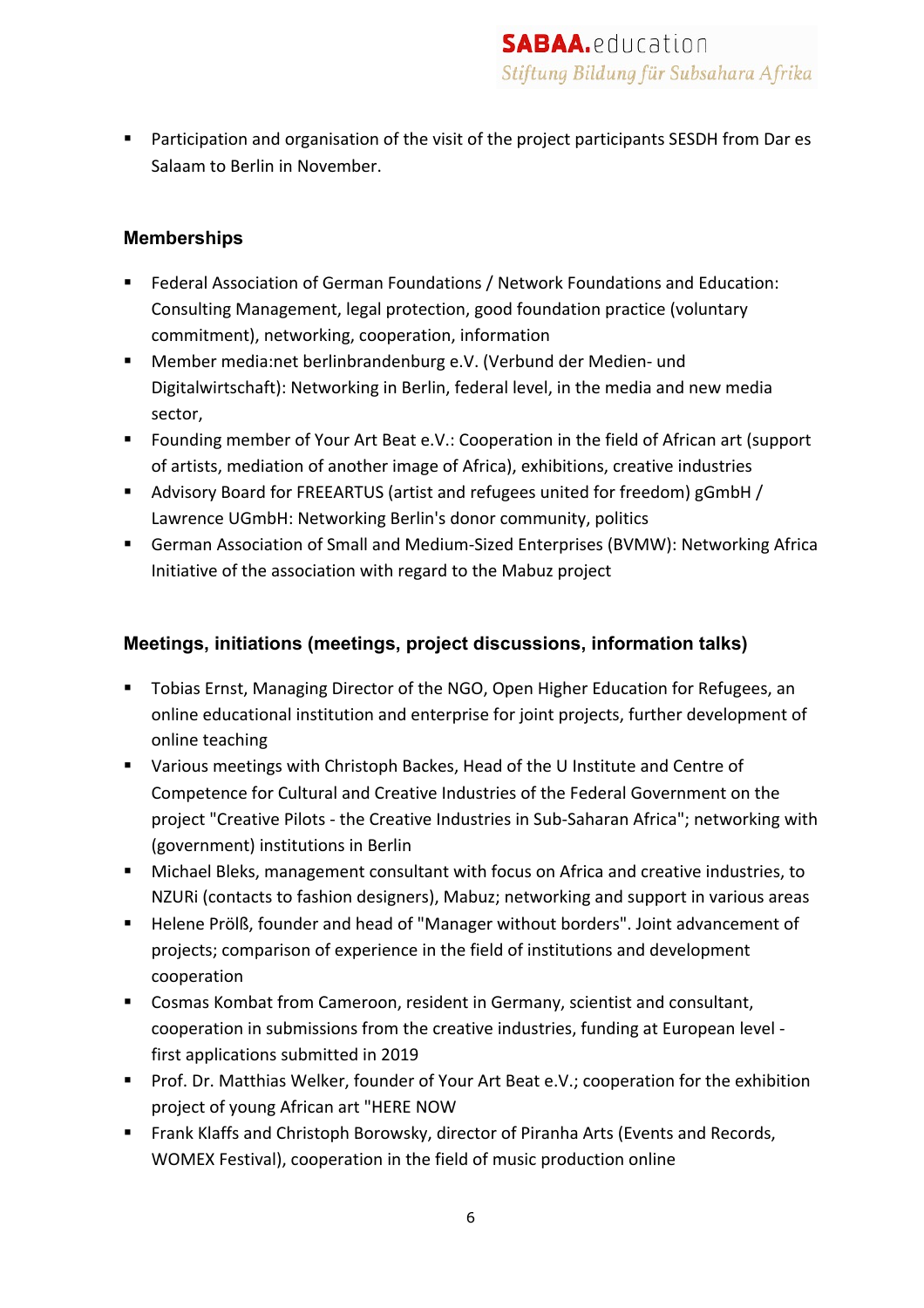- Sascha Gottschalk and Tariq Khan, founders and partners of Filmmakers Germany and Life All Stars. Topics: Mutual support in the field of social media and attention generation, networking with partners, prospective joint projects in Tanzania and Uganda
- Michael Brohm, project manager at circ and in the Grameen Creative Lab, Prof. Muhammad Yunus; Cooperation Social Entrepreneurship, NZURi
- Dr. Guido Wolf, communications expert and consultant, partner in the Mabuz project
- § Max Dahlhaus and Steffen Günther: DJs, sound designers and composers. Continuation of the project "Blended Learning Training in the field of music production and audio design"; collaboration in the creation of training units and webinars.
- Dr. Michael Kröselberg, probono Berlin; exchange on Mabuz and Social Business
- § Babalwa Tom: artist from South Africa, curator, cooperation HERE NOW exhibition project
- Mbali Mthethwa, The Herd: Designer for NZURi
- Matthias Möbius, founder and partner of StartHub Africa and cooperation partner SABAA; talks on continuing the cooperation
- Prof. Dr. Anabel Ternés, founder of a foundation in the field of education (GetYourWings); foundation of a joint social business in the jewellery sector (NZURi), development of the company
- Klaus Hekking: networking with politics and business, fundraising
- Thomas Flum, Managing Director equeo, companies in the field of learning platforms, online didactics: networking, implementation of joint projects (StartHub Africa, Mabuz)
- Frank Alva Bücheler: Founder and owner of "Lawrence" (refugee initiative and restaurant in Berlin-Mitte): Networking politics, economy, organisations, joint projects
- Prof. Dr. Michael Hartmann (SRH University Berlin), Sigrid Peuker: Cooperation Entrepreneurship Education on Mauritius
- Imme Dattenberg-Doyle: Founder African Gallery, cooperation exhibition project HERE NOW, curator
- Celia Rokotondrainy: artist, art consultant, founder Handigascar, cooperation exhibition project HERE NOW, curator
- Angelika Fahran-Reimpell: Founder Bongo-Hub, Tanzania, cooperation exhibition project HERE NOW
- Erich Derschwanden, Imran Rehnan: Consulting SABAA, financing and organisation
- Sabine Süß, networking with network foundations and education
- Dr. Matthias Afting, Member of the Board of Management of Cognos AG, Africa Initiative
- Ashwin Ruhee, Embassy staff member at the Mauritius embassy, consulting Mauritius in the field of creative industries
- Christian Karnau, Corporate Social Responsibility Hugo Boss, NZURi Kooperation
- § Henning Rümenapp (Head of Programming and Editorial Amazon Music DE, German Music Council, musician, producer): Support music projects.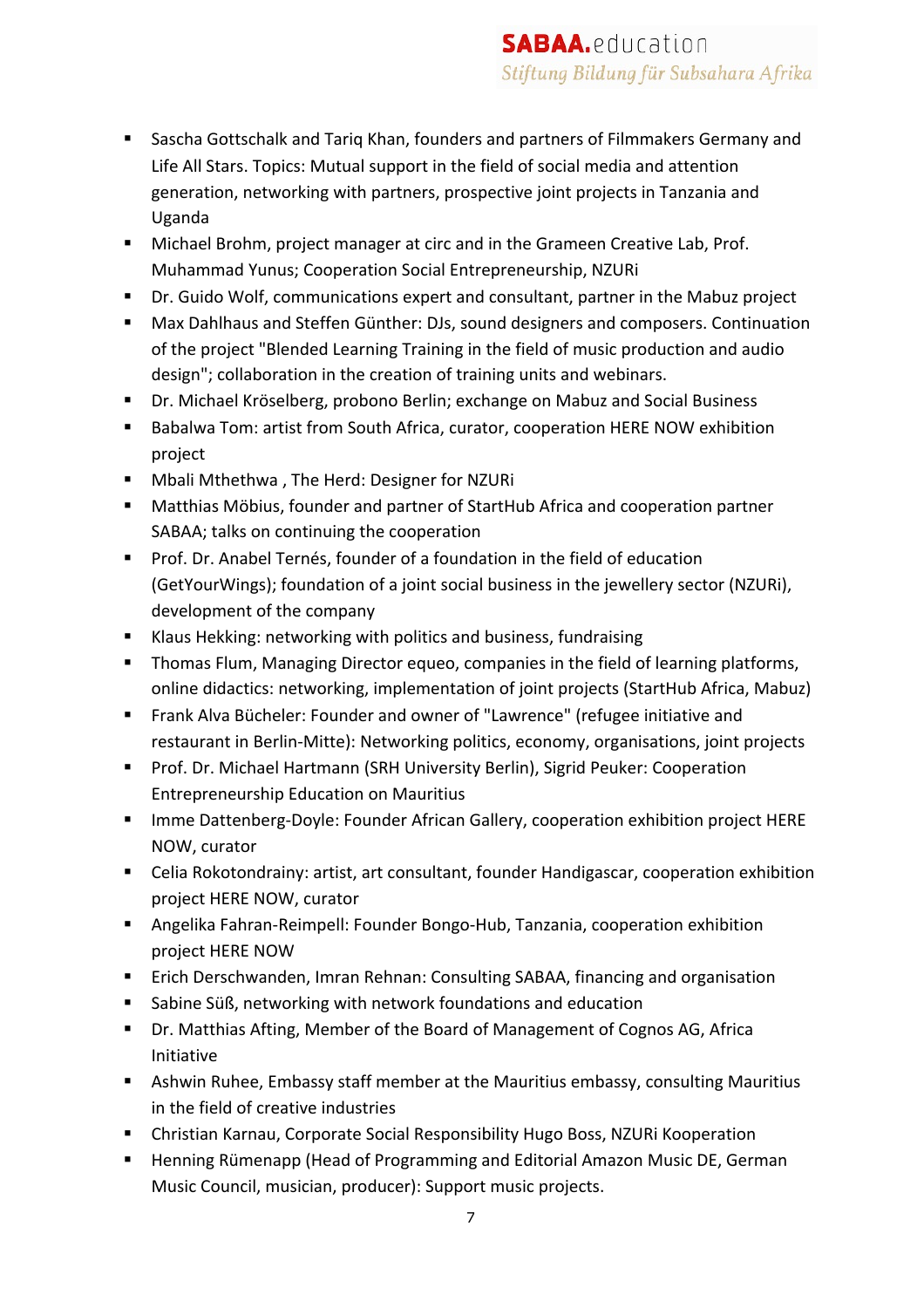#### **External funding(s)**

■ Successful application in cooperation with and on behalf of StartHub Africa to the Schmitz Foundation to support the establishment and activities of StartHub Africa, Uganda. Granting of a support of 10.000€ for StartHub Africa until 2020 (payment of last tranche). Contacts with the Schmitz Foundation and the North-South Bridges Foundation; successful application is the prerequisite for further and numerically higher funding.

#### **Organizational matters: Admission of further shareholders**

■ The inclusion of two minority shareholders (Stefan Mollner, Aachen, and Günter Oster, Berlin, each with 1,000 shares - 23,000 shares remain with Ulrich Wünsch) in SABAA gGmbH is due to the fact that a company, a project, which is dependent on a single person, cannot be funded (note in the application procedure by the Schmitz Foundations). Since this arrangement can also be decisive for further promotion efforts, the founder of SABAA decided to involve those two persons who are known to and connected with him and who are at the same time competent in the fields of management and finance.

#### **Applications**

- Culture at Work Africa, an initiative of the EU, launched a Call for Projects in April, which aimed at the implementation of projects in the fields of social integration, art, education in urban areas in certain African countries. SABAA cooperated with two project sponsors from Cameroon.
- Both applications were rejected: one was shortlisted and then dropped out; the other was submitted too late by the African partner. With the first partner, a further push will be made in 2020.

#### **Communication**

The following efforts have been made and implemented:

■ Operation and design of the own website sabaa.education, regular updates, publication of the balance sheet and disclosure of the shareholders as well as activities according to the principles of good foundations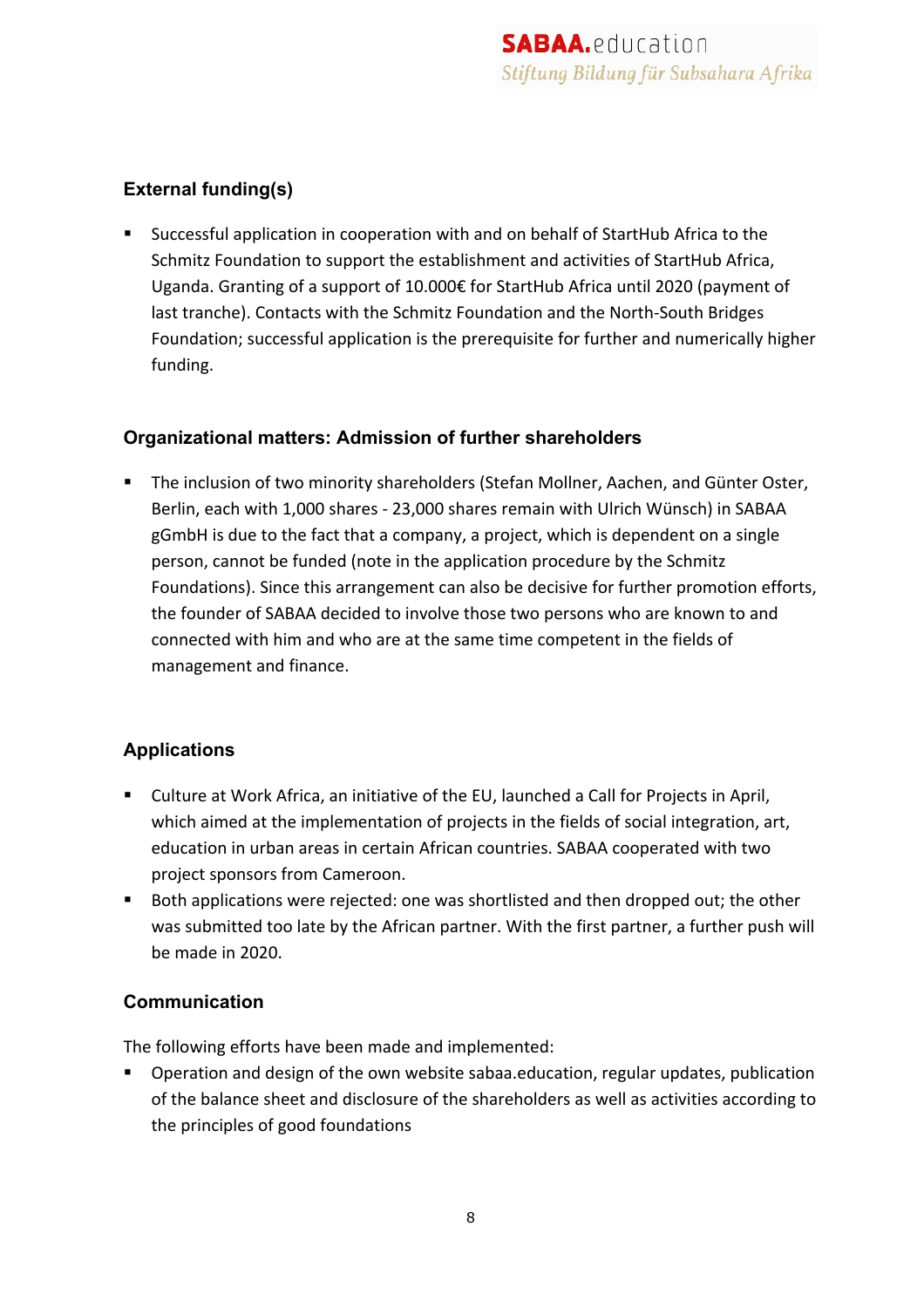- Display of current activities via SABAA's Facebook account regular publication of current activities and references to interesting and relevant information from and for sub-Saharan Africa
- Presentations and appearances at relevant meetings and conferences.

#### **Balance sheet 2018, non-profit / income and expenditure 2019**

The 2018 balance sheet was prepared by a tax consultant (Dipl. Ing., Dipl. Kffr. Wibke Goldbecker) and audited by the Tax Office for Corporations 1 in Berlin. In September 2018, the decision was issued, confirming that SABAA.education is a non-profit organisation and certifying the tax benefit.

Expenditure in the 2019 reporting period (€13,442.46) was made in accordance with the Foundation's purpose and statutes for (for details, see the 2019 balance sheet and statement of accounts):

- Activities in the area of Sub-Saharan Africa / Education were:
	- Support of external persons and projects within the scope of the foundation's idea / donations for corresponding purposes
	- Website, Facebook, communication in general
	- Office expenses
	- Travel to sub-Saharan Africa, climate-neutral compensation
	- Meetings and conference fees
	- Advice
	- Procurement of information (books etc.)
	- Design of the online curriculum music production by external experts.

On the income side, a donation was booked for the first time (500 $\epsilon$ ); in addition, a grant application was approved, so that 10,000€ in funding was obtained, which was then passed on 100% to StartHub Africa, the beneficiaries of the grant. This made it possible to reflect one of the Foundation's purposes, namely support through networking and external funding.

Two of the trips in 2019 (Ghana, Tanzania) were by invitation; the trips were largely paid for by the inviting person.

The SESDH project, financed by DAAD funds and the participants' own resources, yielded a sum as a fee for Prof. Dr. Ulrich Wünsch (5,206.60€), which was achieved for the preparation and implementation of the project. The real costs (working time, journeys) are not covered by this; the total coverage of these costs and the provision of working time, but also the amount for the carbon neutral compensation of the flights  $(1.203)$  are SABAA's contribution to the project.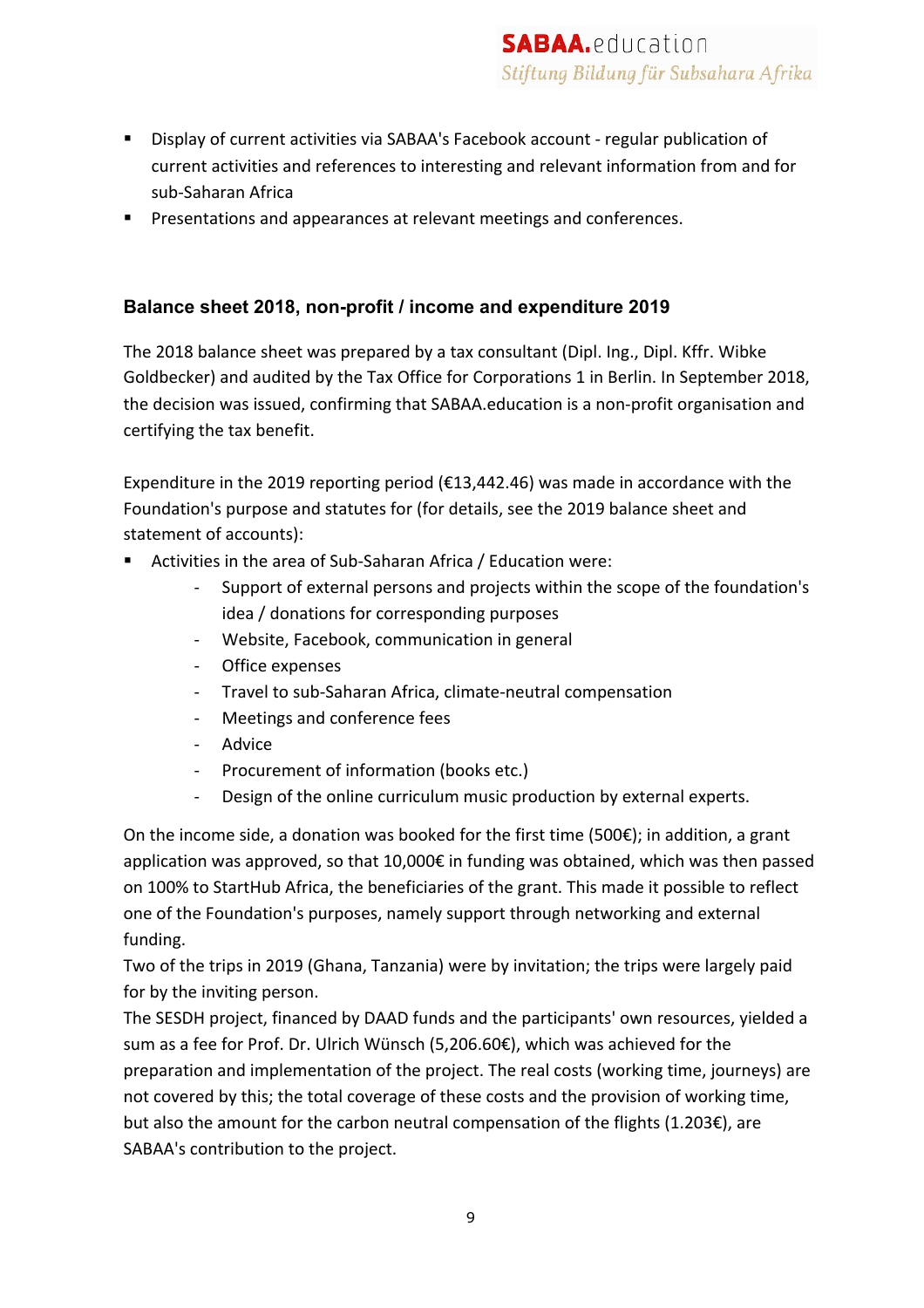Of the €10,000 that the Schmitz Foundation will use to support StartHub Africa, €8,000 was called up in 2019 and transferred directly to the account of StartHub Africa, Uganda.

Furthermore, SABAA is financed from the private funds of the founder. Donations and other income are used 100% for the foundation's purpose. The disclosure of cash flows, business conduct and the designation of all shareholders follow the binding rules of good foundation practice.

The flights of SABAA are compensated climate neutrally via atmosfair.

#### **Shareholders' meeting, advisory board**

- On May 21, 2019, the shareholders' meeting of SABAA.education took place in Berlin at SABAA's headquarters. The new shareholders were welcomed and the year to date was discussed. The agreement on a possible remuneration for the office of the managing director, which was initially and until the foreseeable future performed voluntarily and without remuneration, was presented and adopted. If a reliable profit is made, the remuneration is based on standard market conditions. The new shareholders made recommendations for initiatives and organisational improvements.
- The annual meeting with the Advisory Board (Kerstin Wünsch and Erich Derschwanden) took place on 5 January 2019. The year 2018 and the further planning for 2019 as well as the financial development were discussed. The concentration on a few projects in the core business area was demonstrated.

## **Outlook**

In 2019, the possible offers and products / services of SABAA were further clarified, optimised and sharpened in discussions, consultations, in comparison with other offers and further information. This will continue to happen in the future. The current status follows that of 2018 and is as follows:

- $\triangle$  SABAA is committed to thinking ahead and continuing education in the 21st century (blended learning, access for girls and women, future skills, ...)
- ◆ SABAA is committed to social business; SABAA may set up its own social businesses, also in cooperation with other actors as own shareholders beyond SABAA gGmbH (this is not a primary goal of the gGmbH, but can contribute to securing the business assets of the gGmbH)
- ◆ SABAA selectively supports young actors in Sub-Saharan Africa who are involved in entrepreneurship, startup, social business